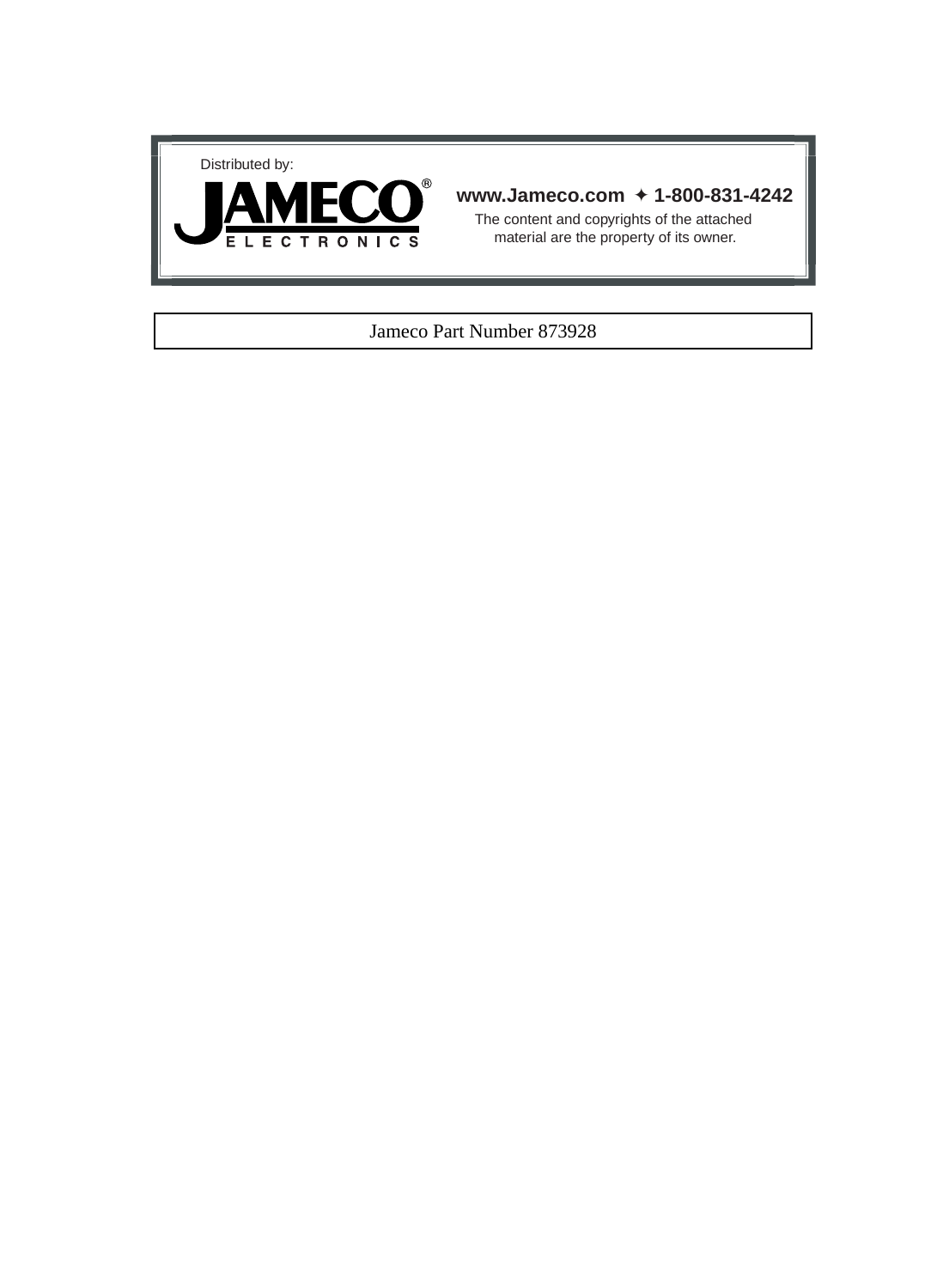FAIRCHILD

SEMICONDUCTOR

## **NC7SZ02 TinyLogic UHS 2-Input NOR Gate**

#### **General Description**

The NC7SZ02 is a single 2-Input NOR Gate from Fairchild's Ultra High Speed Series of TinyLogic<sup>®</sup>. The device is fabricated with advanced CMOS technology to achieve ultra high speed with high output drive while maintaining low static power dissipation over a very broad  $V_{CC}$ operating range. The device is specified to operate over the 1.65V to 5.5V  $V_{CC}$  range. The inputs and output are high impedance when  $V_{CC}$  is 0V. Inputs tolerate voltages up to 6V independent of  $V_{CC}$  operating voltage.

#### **Features**

- Space saving SOT23 or SC70 5-lead package
- Ultra small MicroPak<sup>™</sup> Pb-Free leadless package
- Ultra High Speed:  $t_{PD}$  2.4 ns typ into 50 pF at 5V V<sub>CC</sub>

October 1996 Revised February 2005

- High Output Drive:  $±24$  mA at 3V V<sub>CC</sub>
- Broad V<sub>CC</sub> Operating Range: 1.65V-5.5V
- Matches the performance of LCX when operated at 3.3V V<sub>CC</sub>
- Power down high impedance inputs/output
- Overvoltage tolerant inputs facilitate 5V to 3V translation
- Patented noise/EMI reduction circuitry implemented

## **Ordering Code:**

| Order<br><b>Number</b>    | Package<br><b>Number</b> | <b>Product Code</b><br><b>Top Mark</b> | <b>Package Description</b>                               | <b>Supplied As</b>        |  |  |
|---------------------------|--------------------------|----------------------------------------|----------------------------------------------------------|---------------------------|--|--|
| NC7SZ02M5X                | MA05B                    | 7Z02                                   | 5-Lead SOT23, JEDEC MO-178, 1.6mm                        | 3k Units on Tape and Reel |  |  |
| NC7SZ02M5X NL<br>(Note 1) | MA05B                    | 7Z02                                   | Pb-Free 5-Lead SOT23, JEDEC MO-178,<br>1.6 <sub>mm</sub> |                           |  |  |
| NC7SZ02P5X                | MAA05A                   | Z <sub>0</sub> 2                       | 5-Lead SC70, EIAJ SC-88a, 1.25mm Wide                    | 3k Units on Tape and Reel |  |  |
| NC7SZ02P5X NL<br>(Note 1) | MAA05A                   | Z <sub>02</sub>                        | Pb-Free 5-Lead SC70, EIAJ SC-88a.<br>1.25mm Wide         | 3k Units on Tape and Reel |  |  |
| NC7SZ02L6X                | MAC06A                   | JJ                                     | Pb-Free 6-Lead MicroPak, 1.0mm Wide                      | 5k Units on Tape and Reel |  |  |
|                           |                          |                                        |                                                          |                           |  |  |

Pb-Free package per JEDEC J-STD-020B.

**Note 1:** "\_NL" indicates Pb-Free product (per JEDEC J-STD-020B). Device is available in Tape and Reel only.

TinyLogic<sup>®</sup> is a registered trademark of Fairchild Semiconductor Corporation. MicroPak™ is a trademark of Fairchild Semiconductor Corporation.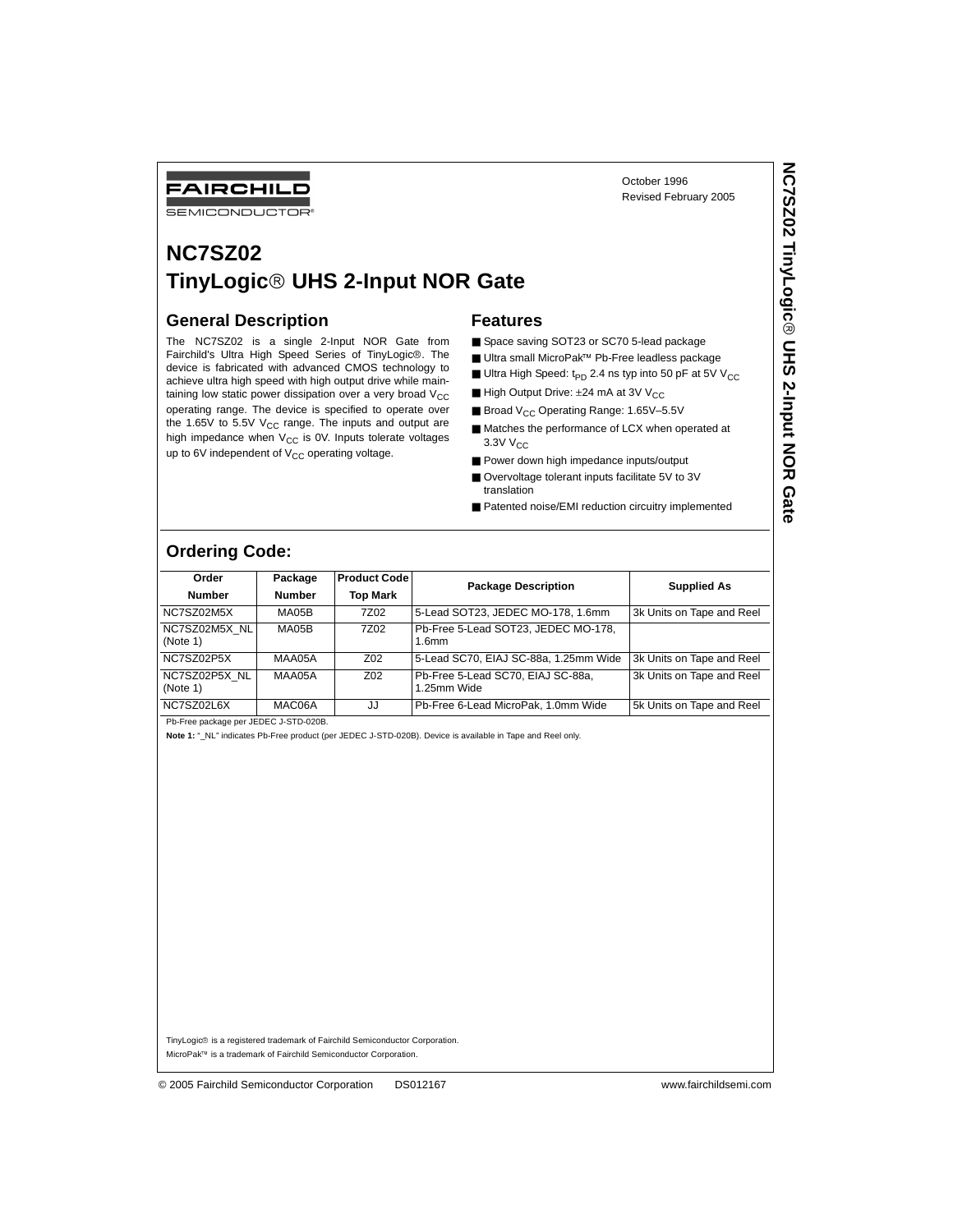**NC7SZ02 NC7SZ02**



## **Pin Descriptions**

| <b>Pin Names</b> | <b>Description</b> |
|------------------|--------------------|
| A. B             | Inputs             |
|                  | Output             |
| NC.              | No Connect         |

## **Function Table**

| $Y = A + B$   |        |   |  |  |  |  |  |  |
|---------------|--------|---|--|--|--|--|--|--|
| <b>Inputs</b> | Output |   |  |  |  |  |  |  |
|               | в      |   |  |  |  |  |  |  |
|               |        | н |  |  |  |  |  |  |
|               | Н      |   |  |  |  |  |  |  |
| н             |        |   |  |  |  |  |  |  |
| Н             | н      |   |  |  |  |  |  |  |
|               |        |   |  |  |  |  |  |  |

```
\mathsf{H} = \mathsf{HIGH}\ \mathsf{Logic}\ \mathsf{Level} \qquad \qquad \mathsf{L} = \mathsf{LOW}\ \mathsf{Logic}\ \mathsf{Level}
```
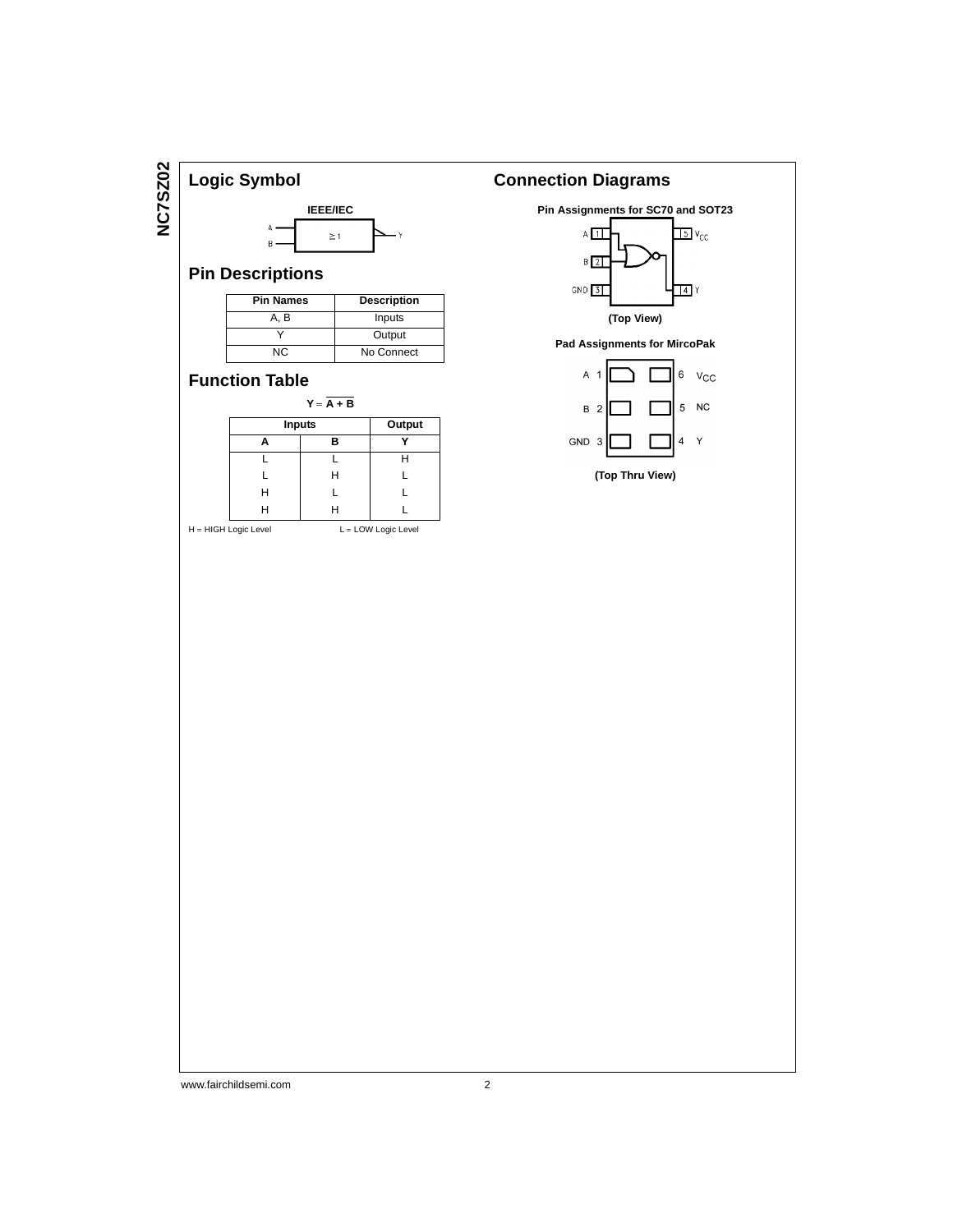#### **Absolute Maximum Ratings**(Note 2) **Recommended Operating**

#### Supply Voltage  $(V_{CC})$  -0.5V to +6V<br>DC Input Voltage  $(V_{IN})$  -0.5V to +6V DC Input Voltage  $(V_{IN})$  -0.5V to +6V<br>DC Output Voltage  $(V_{OUIT})$  -0.5V to +6V DC Output Voltage (V<sub>OUT</sub>) DC Input Diode Current (I<sub>IK</sub>) @  $V_{IN} < -0.5V$  -50 mA  $\omega$  V<sub>IN</sub> > 6V + 20 mA DC Output Diode Current (I<sub>OK</sub>)  $@V_{OUT} < -0.5V$  -50 mA  $\omega$  V<sub>OUT</sub> > 6V, V<sub>CC</sub> = GND  $+20$  mA DC Output Current  $(I_{\text{OUT}})$   $\pm 50 \text{ mA}$  $DC V_{CC}/GND$  Current ( $I_{CC}/I_{GND}$ )  $\pm 50$  mA Storage Temperature (T<sub>STG</sub>) -65°C to +150°C<br>Junction Temperature under Bias (T<sub>i</sub>) 150°C Junction Temperature under Bias  $(T_1)$ Junction Lead Temperature (T<sub>L</sub>); (Soldering, 10 seconds) 260°C Power Dissipation ( $P_D$ ) @ +85°C SOT23-5 200 mW SC70-5 150 mW

# **Conditions** (Note 3)

| Supply Voltage Operating ( $V_{CC}$ )            | 1.65V to 5.5V                      |  |  |  |  |
|--------------------------------------------------|------------------------------------|--|--|--|--|
| Supply Voltage Data Retention (V <sub>CC</sub> ) | 1.5V to 5.5V                       |  |  |  |  |
| Input Voltage $(V_{IN})$                         | 0V to 5.5V                         |  |  |  |  |
| Output Voltage $(V_{\text{OUT}})$                | 0V to $V_{CC}$                     |  |  |  |  |
| Operating Temperature $(T_A)$                    | $-40^{\circ}$ C to $+85^{\circ}$ C |  |  |  |  |
| Input Rise and Fall Time $(t_{r}, t_{f})$        |                                    |  |  |  |  |
| $V_{CC}$ @ 1.8V, 2.5V $\pm$ 0.2V                 | 0 ns/V to 20 ns/V                  |  |  |  |  |
| $V_{CC}$ @ 3.3V $\pm$ 0.3V                       | 0 ns/V to 10 ns/V                  |  |  |  |  |
| $V_{CC}$ @ 5.0V $\pm$ 0.5V                       | 0 ns to 5 ns/ $V$                  |  |  |  |  |
| Thermal Resistance $(\theta_{14})$               |                                    |  |  |  |  |
| SOT23-5                                          | 300°C/W                            |  |  |  |  |
| SC70-5                                           | 425°C/W                            |  |  |  |  |
|                                                  |                                    |  |  |  |  |

**Note 2:** Absolute maximum ratings are DC values beyond which the device may be damaged or have its useful life impaired. The datasheet specifications should be met, without exception, to ensure that the system design is reliable over its power supply, temperature, and output/input loading vari-ables. Fairchild does not recommend operation outside datasheet specifications.

**Note 3:** Unused inputs must be held HIGH or LOW. They may not float.

## **DC Electrical Characteristics**

| Symbol          | Parameter                        | $T_A = +25^{\circ}C$<br>$V_{CC}$ |                                 |      | $T_A = -40^\circ C$ to $+85^\circ C$ |                                   | <b>Units</b>    | <b>Conditions</b> |                               |                                         |
|-----------------|----------------------------------|----------------------------------|---------------------------------|------|--------------------------------------|-----------------------------------|-----------------|-------------------|-------------------------------|-----------------------------------------|
|                 |                                  | (V)                              | Min                             | Typ  | Max                                  | <b>Min</b>                        | Max             |                   |                               |                                         |
| V <sub>IH</sub> | <b>HIGH Level Input Voltage</b>  |                                  | 1.65 to 1.95<br>$0.75$ $V_{CC}$ |      |                                      | $\overline{0.75}$ V <sub>CC</sub> |                 | $\vee$            |                               |                                         |
|                 |                                  | 2.3 to 5.5                       | $0.7 V_{CC}$                    |      |                                      | $0.7 V_{CC}$                      |                 |                   |                               |                                         |
| $V_{IL}$        | LOW Level Input Voltage          | 1.65 to 1.95                     |                                 |      | $0.25V_{\rm CC}$                     |                                   | $0.25$ $V_{CC}$ | $\vee$            |                               |                                         |
|                 |                                  | 2.3 to 5.5                       |                                 |      | 0.3 V <sub>CC</sub>                  |                                   | $0.3 V_{CC}$    |                   |                               |                                         |
| $V_{OH}$        | <b>HIGH Level Output Voltage</b> | 1.65                             | 1.55                            | 1.65 |                                      | 1.55                              |                 |                   |                               |                                         |
|                 |                                  | 1.8                              | 1.7                             | 1.8  |                                      | 1.7                               |                 |                   |                               |                                         |
|                 |                                  | 2.3                              | 2.2                             | 2.3  |                                      | 2.2                               |                 | $\vee$            |                               | $V_{IN} = V_{IL}$ $I_{OH} = -100 \mu A$ |
|                 |                                  | 3.0                              | 2.9                             | 3.0  |                                      | 2.9                               |                 |                   |                               |                                         |
|                 |                                  | 4.5                              | 4.4                             | 4.5  |                                      | 4.4                               |                 |                   |                               |                                         |
|                 |                                  | 1.65                             | 1.29                            | 1.52 |                                      | 1.29                              |                 |                   |                               | $I_{OH} = -4 mA$                        |
|                 |                                  | 2.3                              | 1.9                             | 2.15 |                                      | 1.9                               |                 |                   |                               | $I_{OH} = -8$ mA                        |
|                 |                                  | 3.0                              | 2.4                             | 2.80 |                                      | 2.4                               |                 | $\vee$            |                               | $I_{OH} = -16$ mA                       |
|                 |                                  | 3.0                              | 2.3                             | 2.68 |                                      | 2.3                               |                 |                   |                               | $I_{OH} = -24$ mA                       |
|                 |                                  | 4.5                              | 3.8                             | 4.20 |                                      | 3.8                               |                 |                   |                               | $I_{OH} = -32$ mA                       |
| V <sub>OL</sub> | LOW Level Output Voltage         | 1.65                             |                                 | 0.0  | 0.1                                  |                                   | 0.1             |                   |                               |                                         |
|                 |                                  | 1.8                              |                                 | 0.0  | 0.1                                  |                                   | 0.1             |                   |                               |                                         |
|                 |                                  | 2.3                              |                                 | 0.0  | 0.1                                  |                                   | 0.1             | $\vee$            |                               | $V_{IN} = V_{IH}$ $I_{OL} = 100 \mu A$  |
|                 |                                  | 3.0                              |                                 | 0.0  | 0.1                                  |                                   | 0.1             |                   |                               |                                         |
|                 |                                  | 4.5                              |                                 | 0.0  | 0.1                                  |                                   | 0.1             |                   |                               |                                         |
|                 |                                  | 1.65                             |                                 | 0.08 | 0.24                                 |                                   | 0.08            |                   |                               | $I_{OL} = 4 mA$                         |
|                 |                                  | 2.3                              |                                 | 0.10 | 0.3                                  |                                   | 0.3             |                   |                               | $I_{OL} = 8 mA$                         |
|                 |                                  | 3.0                              |                                 | 0.15 | 0.4                                  |                                   | 0.4             | $\vee$            |                               | $I_{OL}$ = 16 mA                        |
|                 |                                  | 3.0                              |                                 | 0.22 | 0.55                                 |                                   | 0.55            |                   |                               | $I_{OL} = 24$ mA                        |
|                 |                                  | 4.5                              |                                 | 0.22 | 0.55                                 |                                   | 0.55            |                   |                               | $I_{OL}$ = 32 mA                        |
| $I_{IN}$        | Input Leakage Current            | 0 to 5.5                         |                                 |      | ±1                                   |                                   | ±10             | μA                | $V_{IN}$ = 5.5V, GND          |                                         |
| $I_{OFF}$       | Power Off Leakage Current        | 0.0                              |                                 |      | $\mathbf{1}$                         |                                   | 10              | μA                | $V_{IN}$ or $V_{OUIT} = 5.5V$ |                                         |
| $I_{\rm CC}$    | Quiescent Supply Current         | 1.65 to 5.5                      |                                 |      | 2.0                                  |                                   | 20              | μA                | $V_{IN} = 5.5V$ , GND         |                                         |
|                 |                                  |                                  |                                 |      |                                      |                                   |                 |                   |                               |                                         |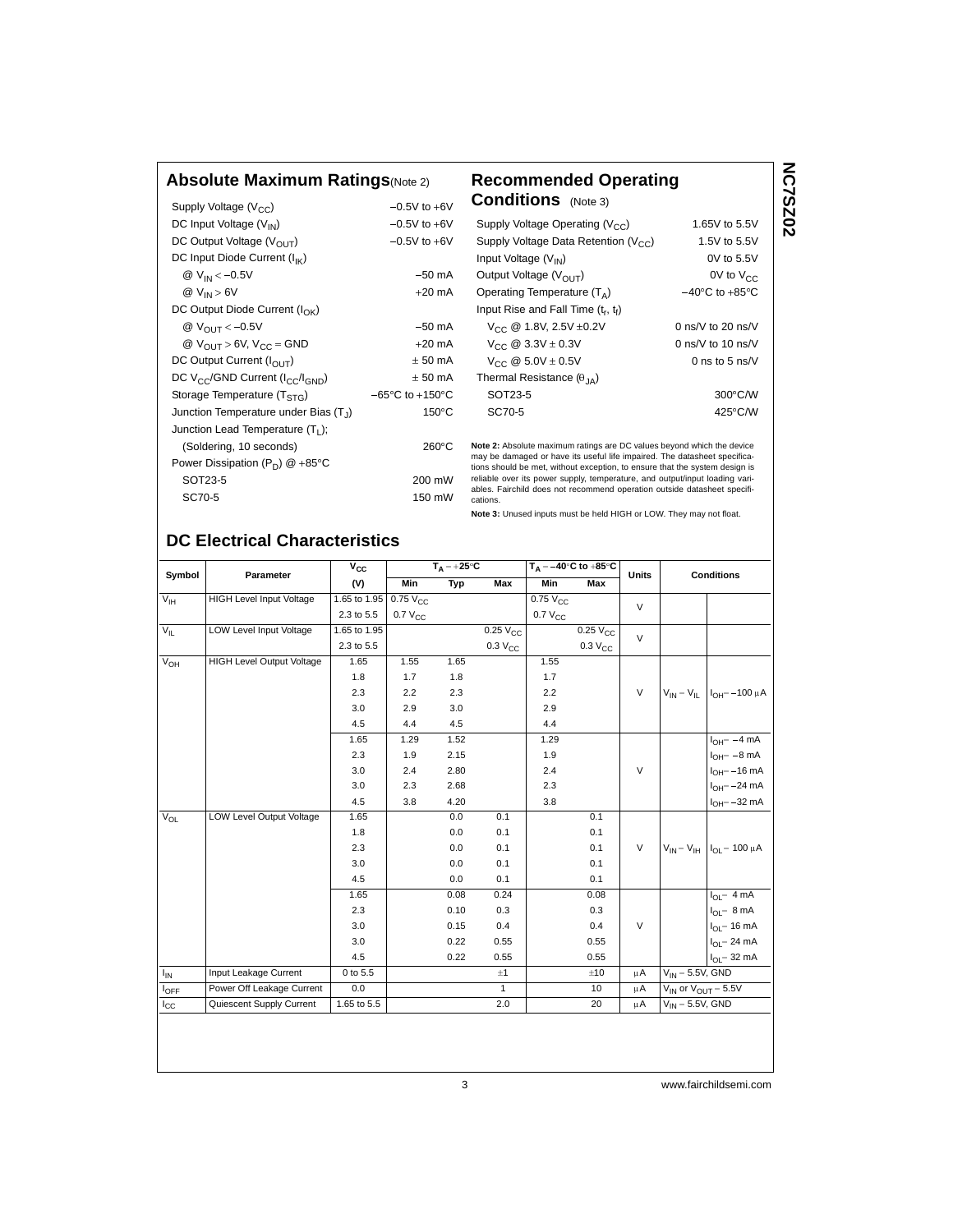#### **AC Electrical Characteristics**

| Symbol           | <b>Parameter</b>         | Vcc           | $T_{\Delta} = +25^{\circ}C$ |     |      | $T_A = -40^\circ \text{C}$ to $+85^\circ \text{C}$ |      |              |                   | Figure                 |
|------------------|--------------------------|---------------|-----------------------------|-----|------|----------------------------------------------------|------|--------------|-------------------|------------------------|
|                  |                          | (V)           | Min                         | Typ | Max  | Min                                                | Max  | <b>Units</b> | <b>Conditions</b> | <b>Number</b>          |
| $t_{PLH}$        | <b>Propagation Delay</b> | 1.65          | 2.0                         | 5.3 | 11.5 | 2.0                                                | 12.0 |              |                   |                        |
| $t_{\text{PHL}}$ |                          | 1.8           | 2.0                         | 4.4 | 9.5  | 2.0                                                | 10   |              |                   | <b>Figures</b><br>1, 3 |
|                  |                          | $2.5 \pm 0.2$ | 0.8                         | 2.9 | 6.5  | 0.8                                                | 7.0  | ns           | $C_L = 15$ pF,    |                        |
|                  |                          | $3.3 \pm 0.3$ | 0.5                         | 2.3 | 4.5  | 0.5                                                | 4.7  |              | $R_1 = 1 M\Omega$ |                        |
|                  |                          | $5.0 \pm 0.5$ | 0.5                         | 1.9 | 3.9  | 0.5                                                | 4.1  |              |                   |                        |
| t <sub>PLH</sub> | Propagation Delay        | $3.3 \pm 0.3$ | 1.5                         | 2.9 | 5.0  | 1.5                                                | 5.2  | ns           | $C_{L}$ = 50 pF,  | <b>Figures</b>         |
| t <sub>PHL</sub> |                          | $5.0 \pm 0.5$ | 0.8                         | 2.4 | 4.3  | 0.8                                                | 4.5  |              | $R_1 = 500\Omega$ | 1, 3                   |
| $C_{\text{IN}}$  | Input Capacitance        | 0             |                             | 4   |      |                                                    |      | pF           |                   |                        |
| $C_{PD}$         | Power Dissipation        | 3.3           |                             | 23  |      |                                                    |      | pF           | (Note 4)          | Figure 2               |
|                  | Capacitance              | 5.0           |                             | 30  |      |                                                    |      |              |                   |                        |

Note 4: C<sub>PD</sub> is defined as the value of the internal equivalent capacitance which is derived from dynamic operating current consumption (I<sub>CCD</sub>) at no output loading and operating at 50% duty cycle. (See Figure 2.)  $C_{PD}$  is related to  $I_{CCD}$  dynamic operating current by the expression:  $I_{CCD} = (C_{PD})(V_{CC})(f_{IN}) + (I_{CC}static).$ 

## **AC Loading and Waveforms**



C<sub>L</sub> includes load and stray capacitance Input PRR =  $1.0$  MHz;  $t_w = 500$  ns

#### **FIGURE 1. AC Test Circuit**



Input = AC Waveform;  $t_f = t_f = 1.8$  ns;  $PRR = 10$  MHz; Duty Cycle =  $50\%$ **FIGURE 2. I<sub>CCD</sub> Test Circuit** 



**FIGURE 3. AC Waveforms**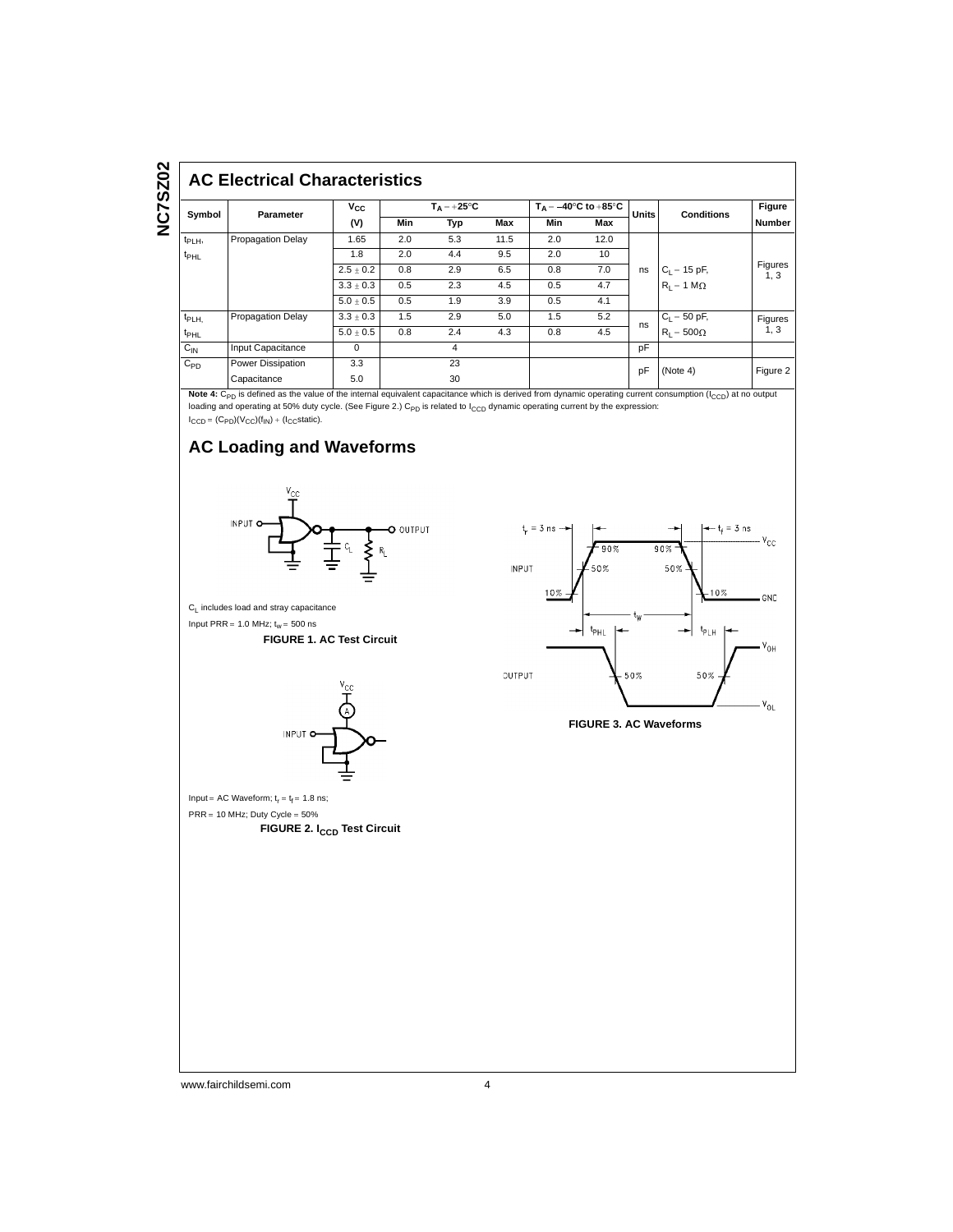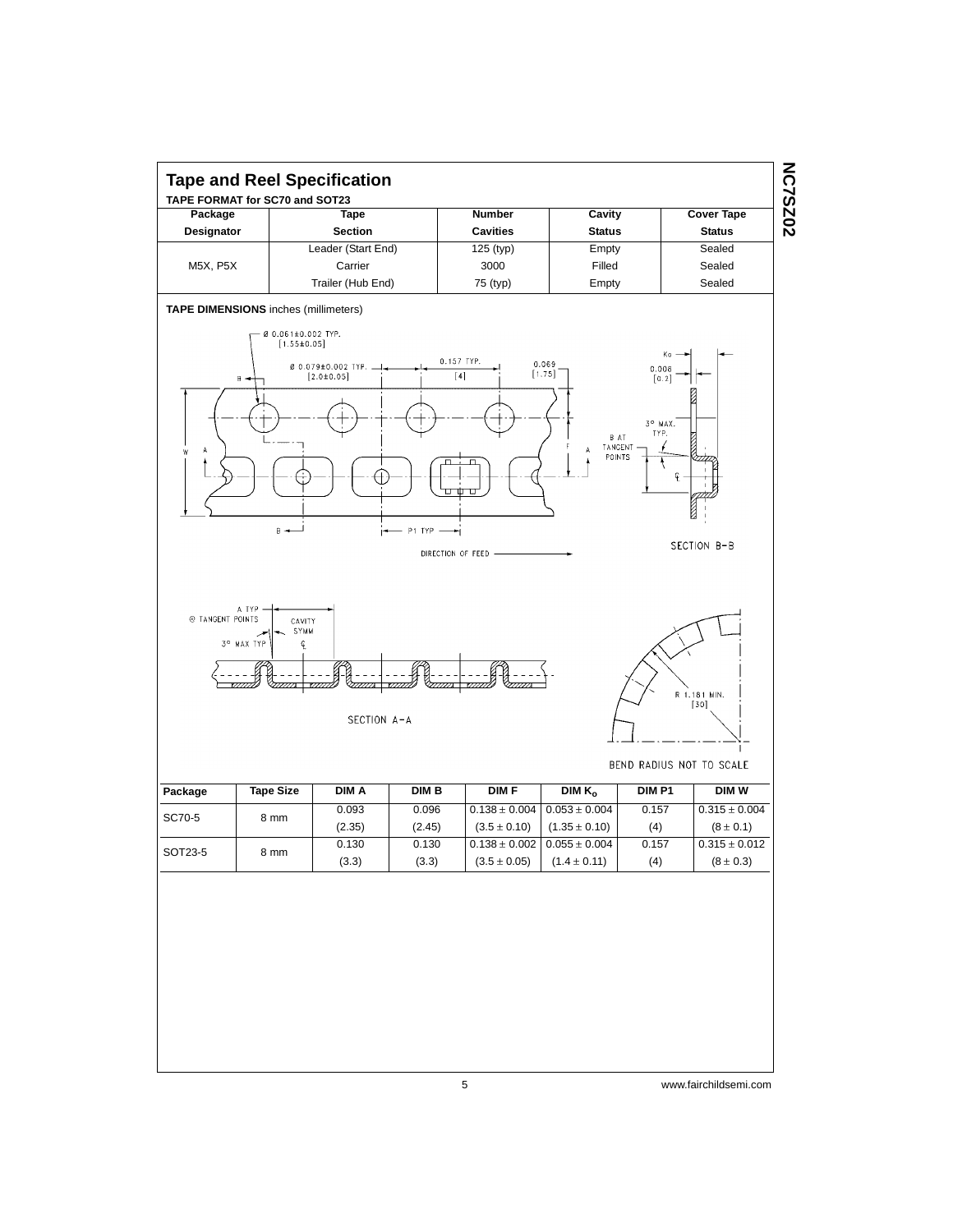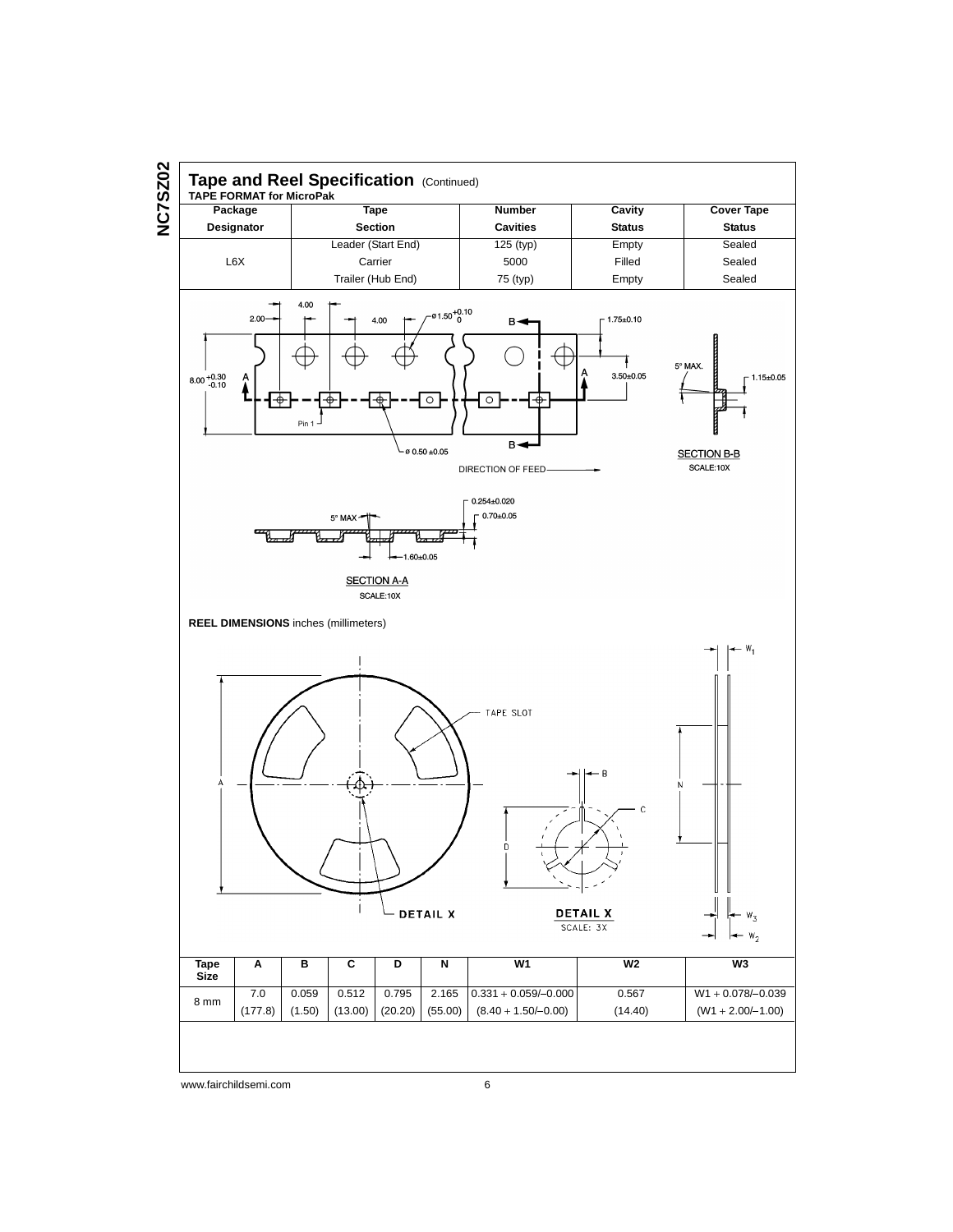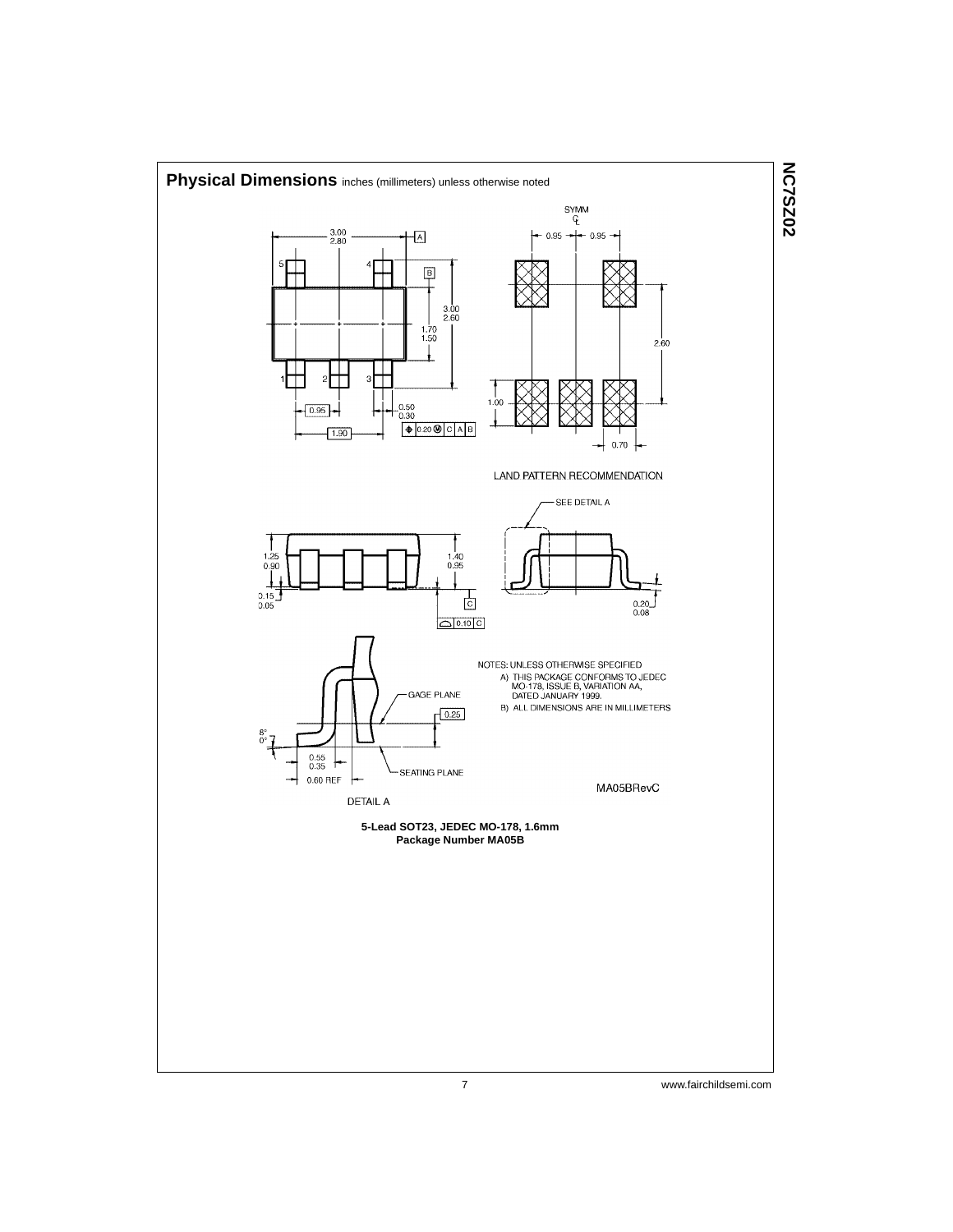